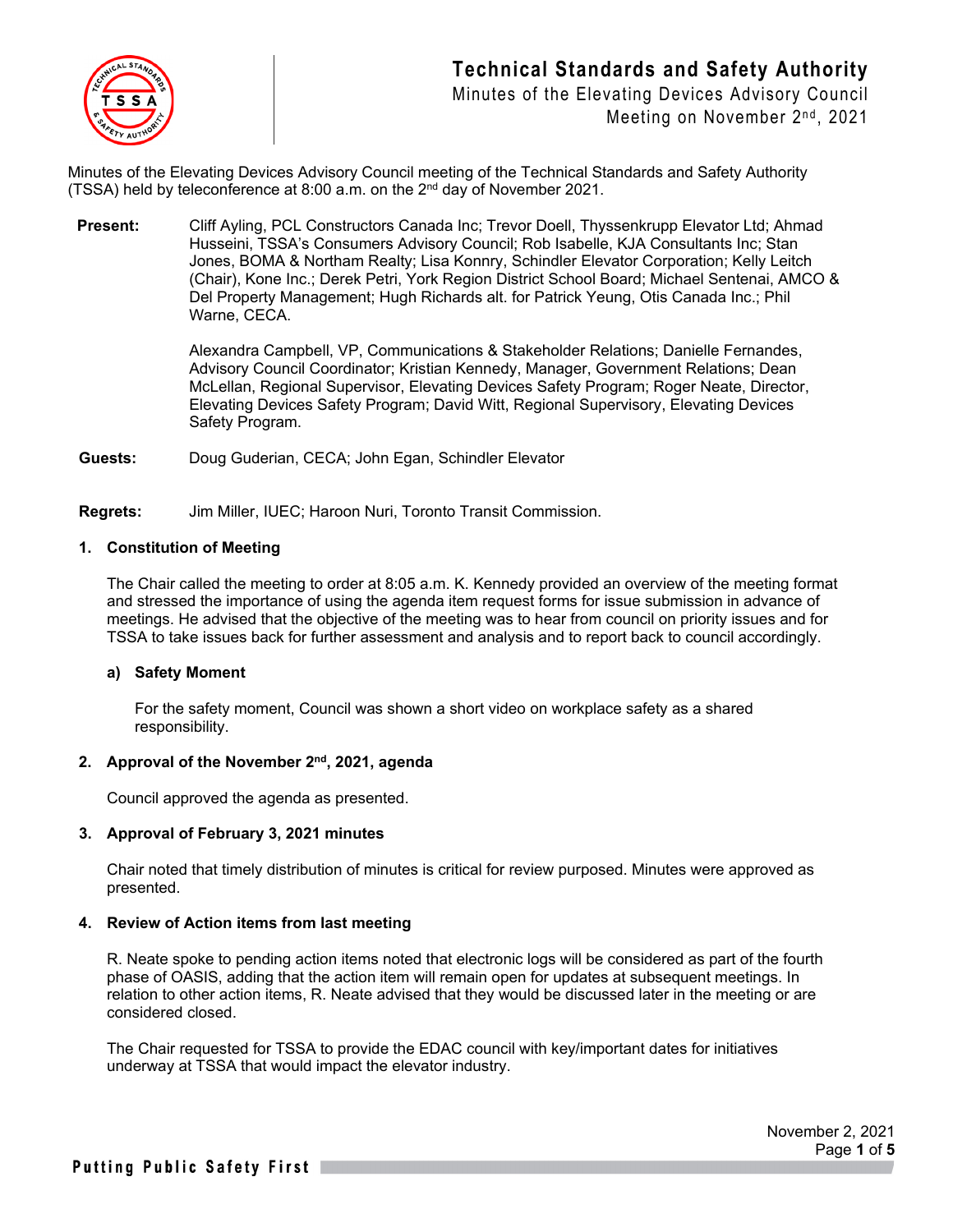

Minutes of the Elevating Devices Advisory Council Meeting on November 2<sup>nd</sup>, 2021

**Action**: TSSA to circulate key/ important dates for initiatives underway at TSSA that would impact the elevator industry.

# **5. Chair's Update**

The Chair spoke to his report to the CEO which was circulated to council in advance of the meeting.

There were no questions or comments from council.

# **6. Council Administration**

#### **a. Membership Matrix**

D. Fernandes detailed the purpose of the membership matrix review, namely, to ensure alignment with industry. She detailed a proposal for changes to the matrix and provided council with the rationale associated with each of the proposed amendments. The proposal included the following:

### Overall:

- Removed maximum numbers for all categories
- Merged Contractor category with Manufacturers
- New association category with examples for recruitment
- Removed language related to "designers" from Manufacturer & Contractor category Owners:

Added long term care homes as an example under the institutions sub-category Manufacturers & Contractors:

- Removed NEEA
- Removed IEAC
- Added (1) minimum position for small contractors: 2000 or less devices
- Added (1) minimum position for large contractors: 2000 or more devices
- Added (1) minimum position for Construction hoists

#### Mechanics:

Removed requirement for mechanic to be part of the IUEC

There was significant discussion on this topic. It was noted that the Independent Elevator Contractors Association (IECA) is still in operation and was originally on the matrix as representing small contractors. Council was uncertain if IECA membership is representative enough of industry, given that most members are also apart of Canadian Elevator Contractors Association (CECA). There was additionally concern that CECA and Building Office Managers Association (BOMA) memberships were not guaranteed positions within the new proposal and that open calls for nominations would be issued when members leave. Members representing CECA and BOMA advised that these associations have wide reach within the stakeholder groups and would want to ensure that this is a consideration when TSSA considers membership. D. Fernandes advised that preference for associations is already embedded in the Terms of Reference for the Advisory Councils and so instituting it in the matrix is duplicative and unnecessary. K. Kennedy noted that the changes proposed allows for the council to be flexible to changes and so more reflective of industry. Additionally, he noted that the proposal only calls for minimum positions and so if council deems it appropriate to increase or decrease the size of a particular category this opens a discussion and dialogue and ultimately approval by TSSA's CEO. Responding to a question about why associations do not have a guaranteed seat at the table, A. Campbell advised that the process needs to be as open and transparent as possible, noting that posting the position publicly allows for the most suitable candidate to participate on council. There were additional questions about alternates, K. Kennedy advised that the current Terms of Reference do outline the roles and responsibilities of alternates and advised that alternates should only join a meeting when a sitting member is not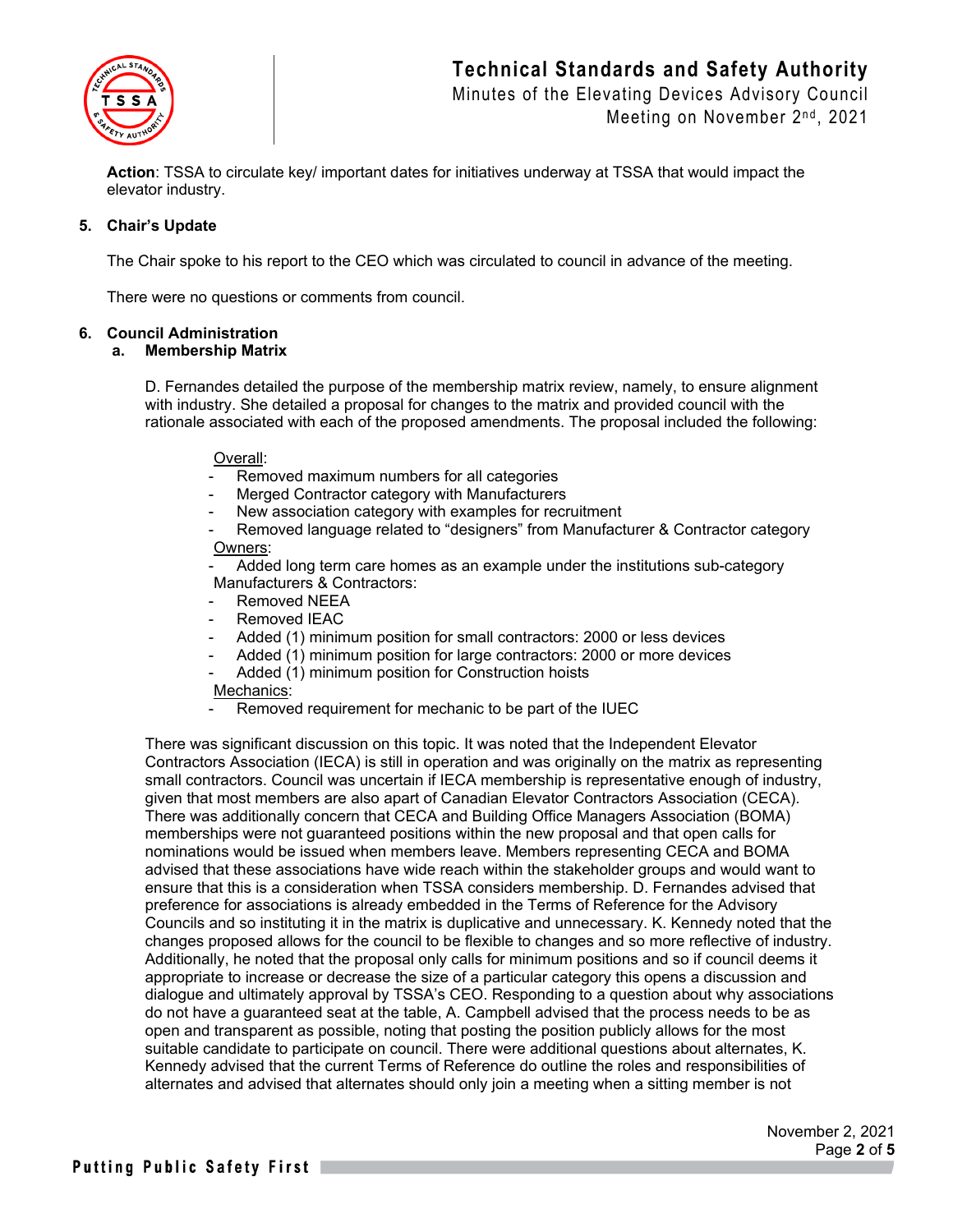

Minutes of the Elevating Devices Advisory Council Meeting on November 2<sup>nd</sup>, 2021

present, adding that alternates are also not guaranteed the member's position should the member choose to not renew.

Council approved the proposed changes to the matrix with the following amendment:

*Increase the association category to a minimum of two (2) members with a minimum of one (1) association representing owners and one (1) representing contractors.*

**Action**: D. Fernandes to amend the propose to reflect the change proposed by council. **Action**: D. Fernandes to present the amended proposal to the CEO for approval.

#### **b. Membership Renewal**

D. Fernandes confirmed the renewal of K. Leitch and S. Jones for another 3-year term. She advised the K. Leitch would be staying on as Chair of the council. Additionally, she advised council that P. Warne was retiring from council and thanked him for his participation. The Chair, Director, and the rest of council echoed the sentiment.

**Action**: D. Fernandes to update membership terms for K. Leitch and S. Jones.

# **7. EDAC Issues Prioritization**

#### **a. Elevator Availability**

D. Witt spoke to this item referencing material shared with council in advance of the meeting. He noted that the purpose of the presentation was to provide council with an update on the project as well as to seek council feedback. He provided council with an overview of the background, presented the prototype of the data collection tool, and advised council on the types on information that would be collected.

There was some discussion on this topic. Responding to a question from a few council members about what the data is going to be used for, specifically the policy direction, R. Neate advise that the data being collected were considered key drivers in the Cunningham report. He noted that TSSA's mandate is to collect the data, adding that the ultimate policy direction at this point is will be evidence-driven based on what the data shows. K. Kennedy noted that a key consideration in this initiative is also consumer protection. The data is supposed to be transparent enough for consumers to have information the status of elevator availability in their residential units or when purchasing a new residential unit. There was additional discussion about what information would be made public, TSSA's enforcement capability and follow-up capacity. R. Neate advised that given that this is a regulatory requirement, TSSA would enforce it like any other requirement and would have the full suite of tools for enforcement at its disposal from communication to prosecution. It was suggested by a few council members that TSSA consider the feasibility of allowing contractors to view, verify, and dispute outage information provided by owners. Additionally, it was recommended by council members that TSSA consider the feasibility of user reporting (a "snitch line") in addition to owner reporting obligations as this may be more accurate. D. Witt advised that the regulation speaks solely to owner reporting and noted it would be very difficult to police data submitted by members of the public. The Chair advised that communication to owners is critical sooner rather than later.

#### **b. Administrative Monetary Penalties (AMPs)**

N. Rahman provided council with an update on the status of TSSA's AMP framework. He explained that there are three concurrent streams of work currently under way. First, development of the AMPs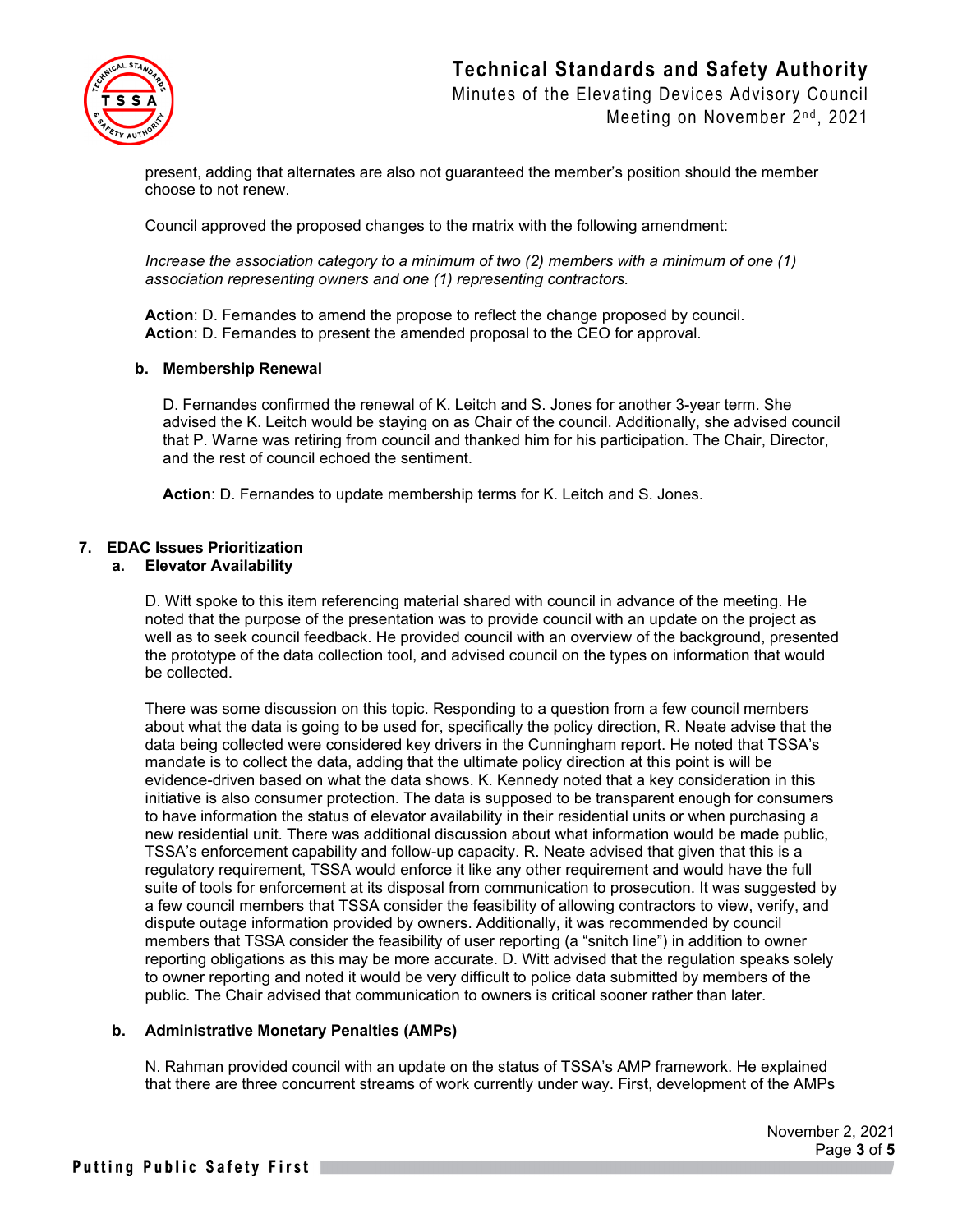

Minutes of the Elevating Devices Advisory Council Meeting on November 2<sup>nd</sup>, 2021

standard operating procedure (SOP), advising that this will inform the decisions for triggering AMPs and will include a series of check and balances to ensure appropriateness. Additionally, he noted that AMPs would be issued by the Director and not inspectors. Second, ensuring AMP integration with TSSA's outcome-based regulator (OBR) framework to ensure compliance continuity; and third, the development of compliance standards which can be a trigger for AMPs. He advised that AMPs would go live with release 3 of OASIS in the latter half of 2022.

There was a comment from a council member that the details would be interesting to see, noting that in general the proposal is sound. N. Rahman noted that the focus for TSSA is on risk and ensuring that data drives decision-making.

### **c. Industry Discussion on Vaccine Policies**

R. Neate provided council with an overview of TSSA's vaccination policy and advised council that the policy is posted on the website. Responding to a question from council about the method for advising TSSA of the vaccination status, R. Neate advised that TSSA requires an attestation. S. Jones advised that for his sector, mandatory vaccination attestation is required, noting that individuals must be double vaccinated. D. McLellan reminded council to check the website regularly for the most current version of the vaccination policy given that it is subject to change.

**Action**: D. Fernandes to share the link to TSSA's vaccination policy with council after the meeting and to append it to the minutes.

#### **8. Adjournment**

The meeting adjourned at approximately 9:45 a.m. The Chair thanked everyone for their attendance and contribution at the meeting.